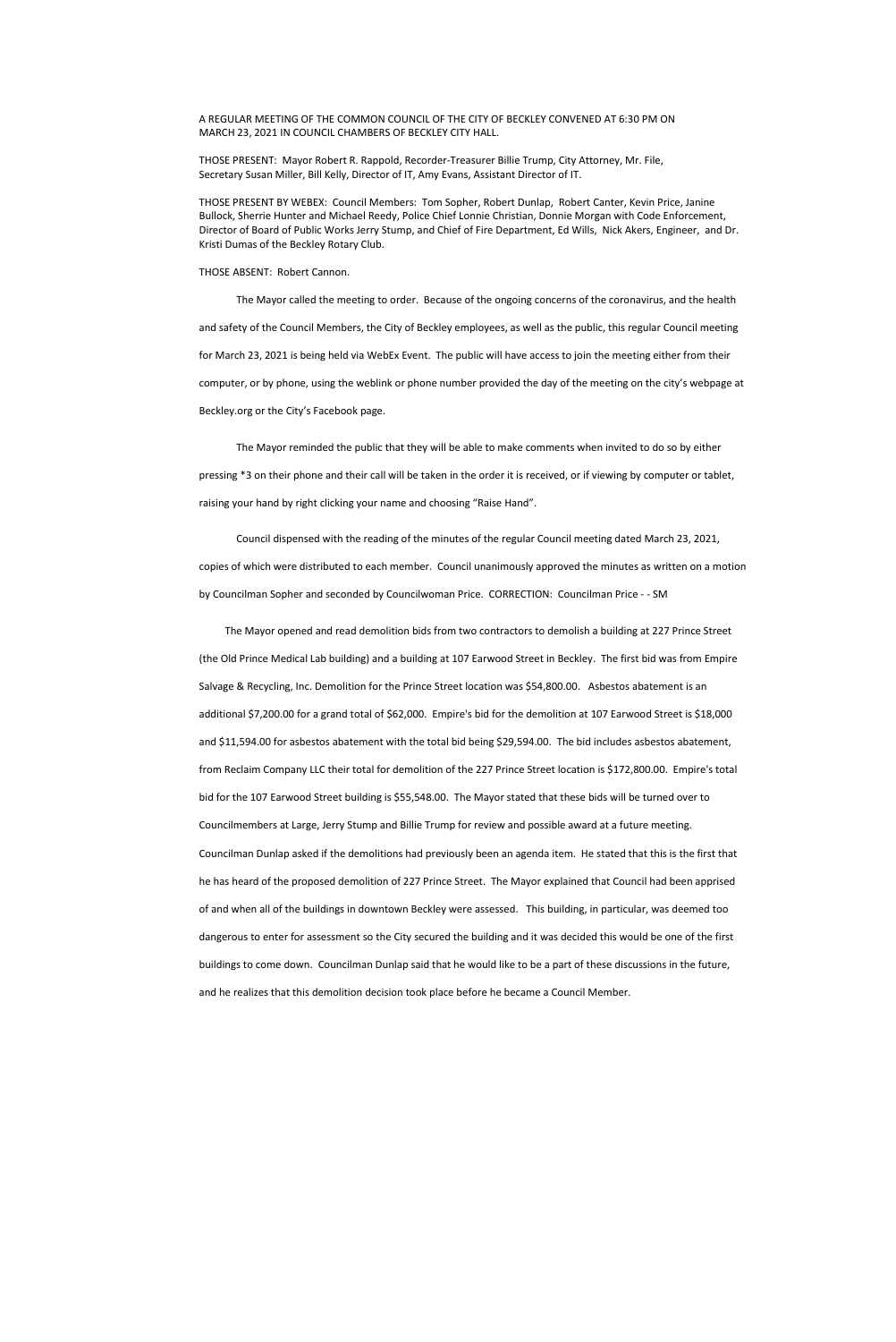Next, Mr. File summarized an ordinance titled THE ORDINANCE AUTHORIZING THE CITY OF BECKLEY TO PURCHASE FROM CHURCH OF GOD OF AMERICA REAL ESTATE LOCATED AT 116 AND 118 11<sup>TH</sup> STREET (LOTS 7,8, AND 9 BLOCK 15 CENTRAL ADDITION) BECKLEY, RALEIGH COUNTY, WV. Mr. File read the ordinance by title and conducted a public hearing. There were no public comments. Councilwoman Hunter made the motion to approve the Ordinance and Councilwoman Bullock seconded it. The ordinance was unanimously approved by Council and is incorporated into these minutes.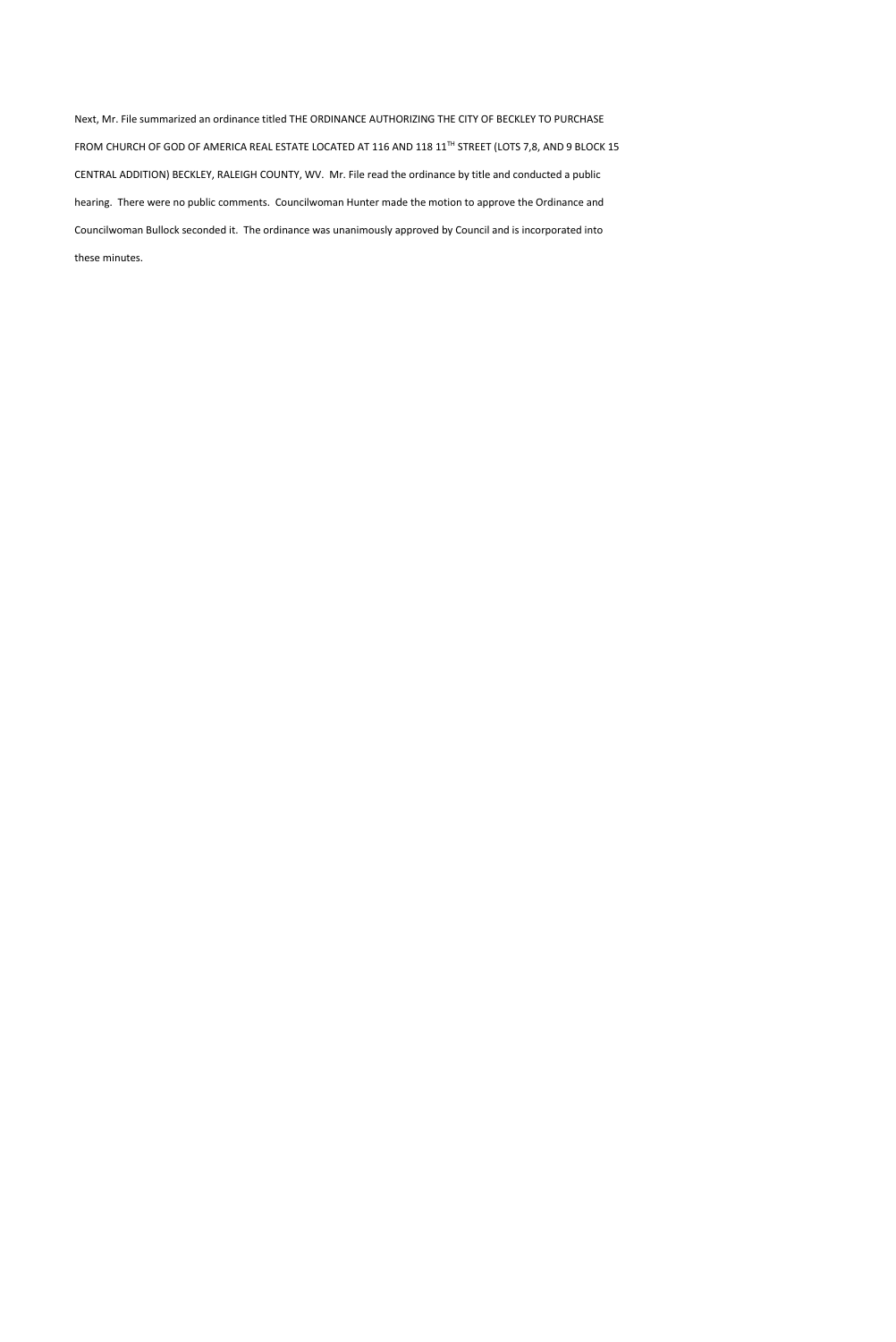Next, Mr. File summarized and read by title AN ORDINANCE TO PROVIDE FOR THE AMENDMENT TO THE TRAFFIC CONTROL MAP – OTHER THAN PARKING AND TRAFFIC CONTROL FILE AUTHORIZING THE LOCATION AND CONSTRUCTION OF AN ENTRANCE ROAD CONNECTING THE CALVARY ASSEMBLY OF GOD CHURCH PARKING LOT TO HARPER ROAD AND CONNECTING WITH RESERVATION AVENUE. Mr. File conducted a public hearing. No public comments were made. Nick Akers, Engineer for the church was available for any questions. The public meeting was closed. Councilman Sopher asked if the church will continue to own it and will it be open to the public. Mr. File answered that the church will own it and it will be open to the public. The City may scrape it of snow. Councilman Reedy made a motion to accept the Ordinance and Councilman Reedy seconded it. The Ordinance was unanimously approved by Council and is incorporated into these minutes.